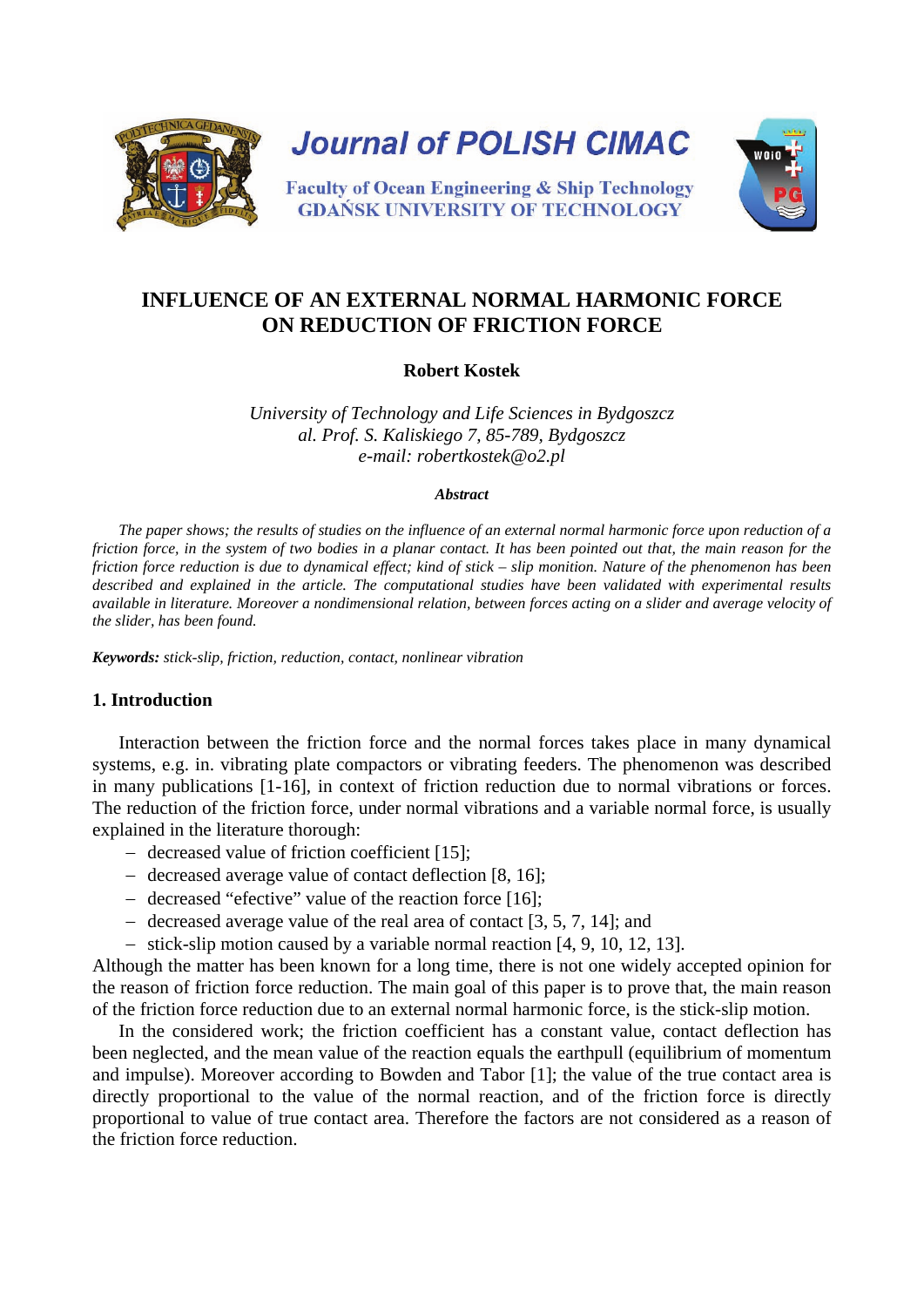#### **2. Model**

The aforementioned system of the two bodies in a planar contact, shown in Fig. 1, is investigated in the section. The system consists of a slider and a slideway. The rough surfaces undergoing friction create an elastoplastic interface. Nevertheless in this model, the contact flexibility is neglected, because the force of inertia is very slight, during vibrations excited by low frequency external force [9]. Thus the reaction force is the sum of earthpull and external force,

$$
R = Q - P_a \sin(2\pi f t) \tag{1}
$$

where:

*R*- denotes reaction force, *Q*- earthpull, *Pa*- amplitude external force, *f*- frequency, *t*- time.

As evident from Eq. (1) the average value of reaction equals earthpull ( $\overline{R} = Q$ ).

A constant driving force  $F_d$  is applied to the slider (Fig.1), and tends to introduce a sliding motion. While the friction force  $F_f$  acting in the contact region, tends to stop the motion. The friction force is expressed by the Coulomb's formula

If 
$$
\dot{x} = 0
$$
 then  $F_f = -F_d$  else  $F_f = -\mu R \text{ sgn } \dot{x}$ , (2)

where:

 $\mu$ - is a constant friction coefficient,

*x*- displacement,

 $F_f$ - friction force,

 $F_d$  - driving force.

The directly proportional relation between the reaction force and the friction force, during slip (Eq, (2)) means, that the decrease of the coeficient of friction is not considered at all. Moreover while smooth sliding takes place, the average friction force is equal to the product friction coefficient and the earthpull ( $\overline{F}_t = \mu \overline{R} = \mu Q$ ).

The sliding motion of the slider of mass *m*, which is assumed to be a rigid block, is described by the ordinary differential equation:

$$
\ddot{x} = m^{-1}(F_d - F_f) \tag{3}
$$

where:

*m*- denotes mass of the slider.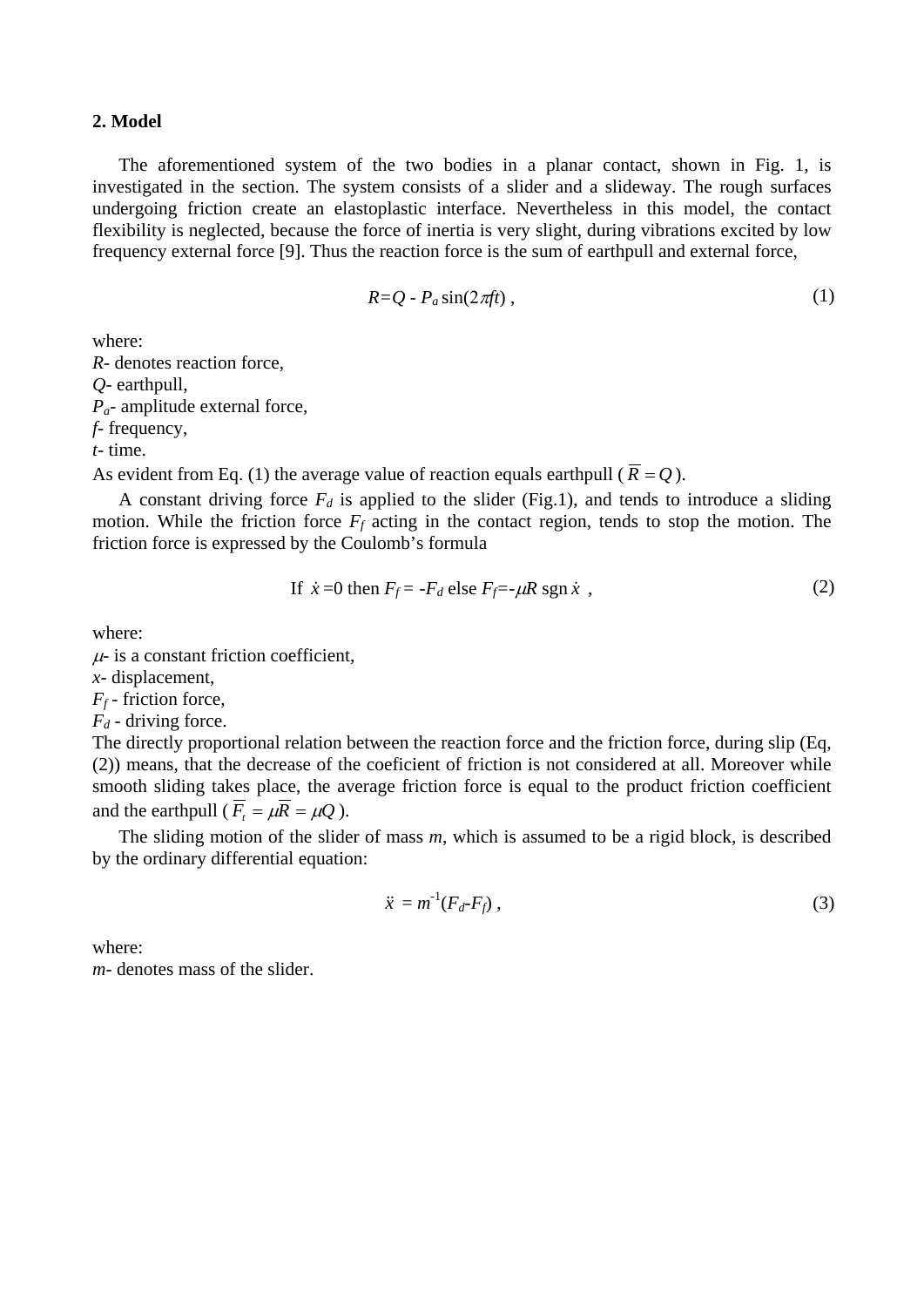

*Fig. 1. Model of a simple dynamical system with external force P and Coulomb's friction*

#### **3. Investigation of friction force and sliding motion**

In the case, when amplitude of external force equals zero  $P_a=0$ ; then driving force must be higher or equal to friction force, to cause or maintain sliding motion in the considered system;

$$
F_d \geq F_{fN} = \mu Q = \mu mg \,, \tag{4}
$$

where:

 $F_{fN}$ - denotes the nominal static force in the absence of contact vibrations, and

g- is gravitation acceleration.

The sliding motion of the slider may occur at lower values of the driving force then shown previously (Eq. (4)), when the normal external force is present. The conditions for motion to occur may be written down as follows

$$
F_d > \mu(Q \cdot P_a) = F_{fmin},\tag{5}
$$

where:

 $F_{f \text{min}}$  - denotes the minimum of the friction force.

The formula delimits areas of motion and stillness (Fig. 3.). The equation of slider motion was studied in detail. Firstly the time history was simulated. Diagrams (Fig. 2.) show clearly the time histories of the motion and the mechanism of reduction friction force. The slider begins a shorttime slip, at the point (*A*), in which the potential friction force  $\mu$ R begins to be lower than the tangential force  $F<sub>d</sub>$ . The reduction of the friction force is coupled with unloading of the contact by the external force. The slider accelerates to the time instance  $(B)$ , in which the friction force  $F_f$ begins to be higher than that of the tangential force  $F<sub>d</sub>$ . At he point (*B*) the velocity of the slider is the highest. Next the friction force  $F_f$  is higher than that tangential force  $F_d$ , in turn the velocity drops to zero at point (*C*), because the slider's kinetic energy has been dissipated. Finally is the period of stick (immobility of the slider). The period last to the time instance, when the potential friction force  $\mu$ *R* is again lower than that of the tangential force  $F_d$ . Therefore the stick-slip motion is periodical and interrupted.

In short; temporary and periodical drops of the friction force are used for slider displacement. The slider moves when conditions are the best and "waits" when conditions are not good enough to move. The periodical motion can be seen as continuos one, when frequency of the motion is high. The feature may leads sometimes to misinterpretation of the phenomena.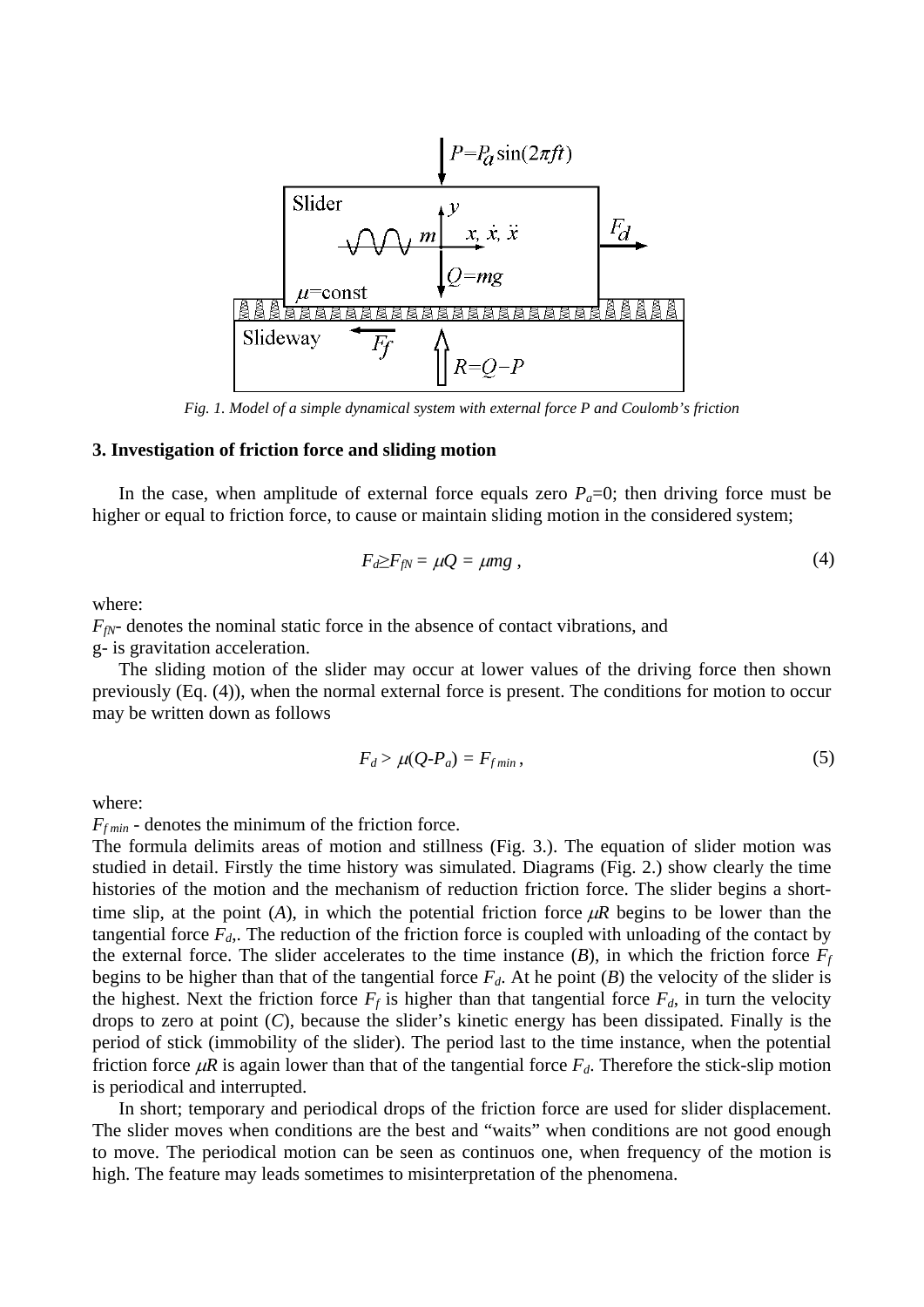

*Fig. 2. Results of computer simulations illustrating time histories of forces and their influence on kinetic values*  $\ddot{x}, \dot{x}, x$  *characterising motion of the slider* (*adopted data: Pa=*5*N, Fd=*0,7*N, f=*50*Hz,* µ*=*0,1*, g=*10*m/s<sup>2</sup> , m=*1*kg*)

In general, the occurrence of sliding motion of the slider, and its behaviour depend on: the value of the tangential force  $F_d$  (which is lower than  $F_{fN} = \mu mg$ ); amplitude  $P_a$  of the external force (which is lower than  $Q=mg$ ) and the frequency  $f$  of the external force. Velocity of the slider depends on time histories of the tangential force  $F_d$  and the friction force  $F_f$ , in other words on impulse of the forces (lined areas in Fig. 2a). Thus by integration of the areas velocity is calculated. Velocity of the slider is increasing, when the lined area is rising. An analysis of factors, which influence on impulse of the forces, and consequently on velocity of the slider, leads to conclusion that; a general nondimensional solution can be received (Fig. 3). Nondimensional velocity of the slider *U* may be written down as follows

$$
U = \frac{Vf}{g\mu} \tag{6}
$$

where:

*V* [m/s] - denotes average velocity of the slider.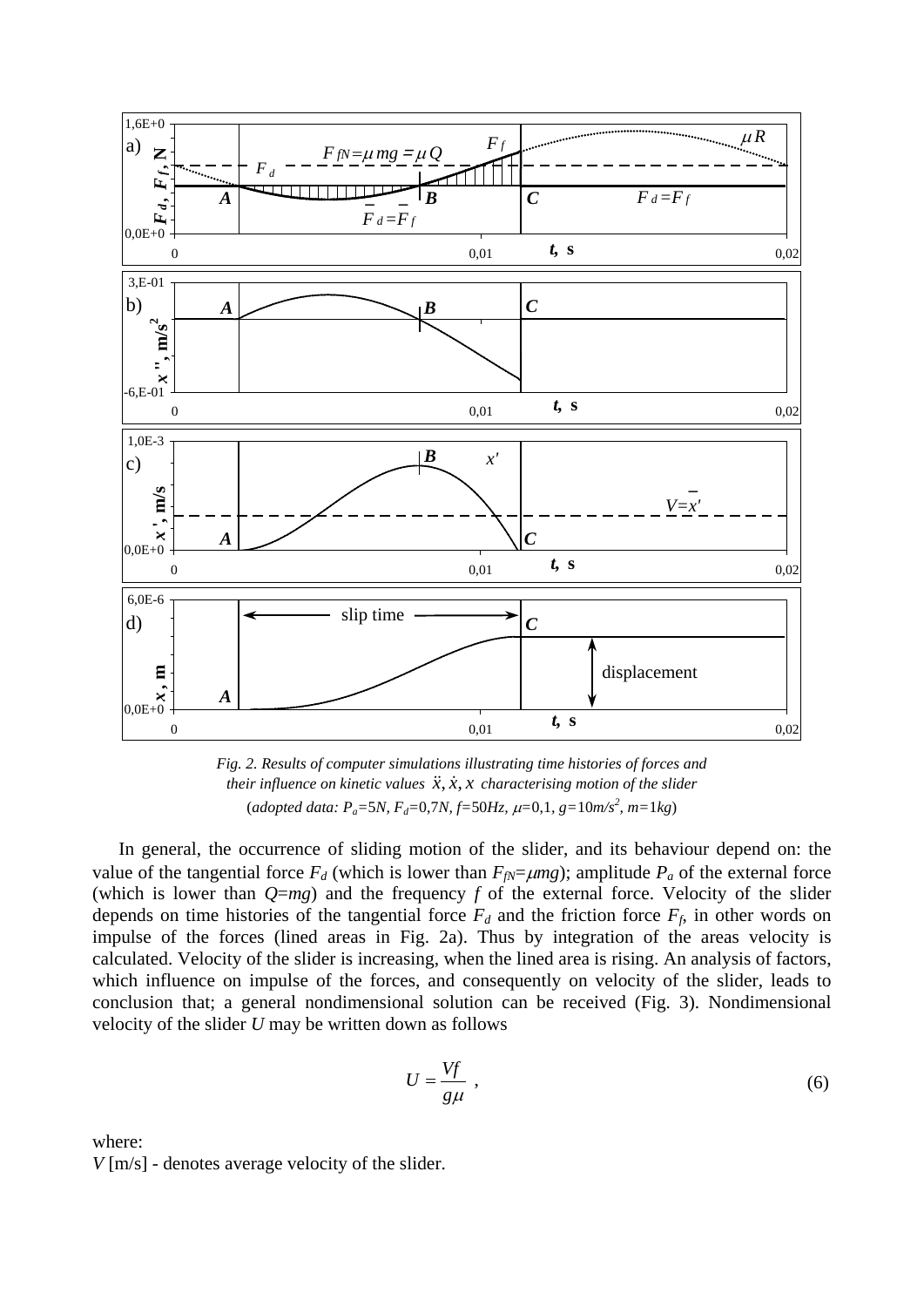Influence of  $P_a/Q$  and  $F_d/F_{fN}$ , on the nondimensional velocity *U* of the sliding motion, has been presented on Fig. 3. In the figure, the area of variations of controllable data ( $F_d/F_f$ <sup>M</sup> and  $P_d/Q$ ) is noticeable, in which the sliding motion does not occur  $(U=0)$ . This takes place for, appropriately small amplitudes of external force and values of the tangential force. The area, in which the sliding motion occurs, is noticeable too. Nondimensional velocity *U* increases with the rise of the amplitude of the external force  $P_a$  and the tangential force  $F_d$ . These forces can be used to steer the slider.



*Fig. 3. Influence of*  $P_a/Q$  *and*  $F_d/F_m$  *on the nondimensional velocity U of the slider* 

The model of the reduction friction force is verified. The results of simulation were validated with the experimental results (Fig. 4) presented by Lomakin [12]. The differences between the results are slight, which gives the opportunity to suppose, that the main reason of the friction force reduction has been presented in the article.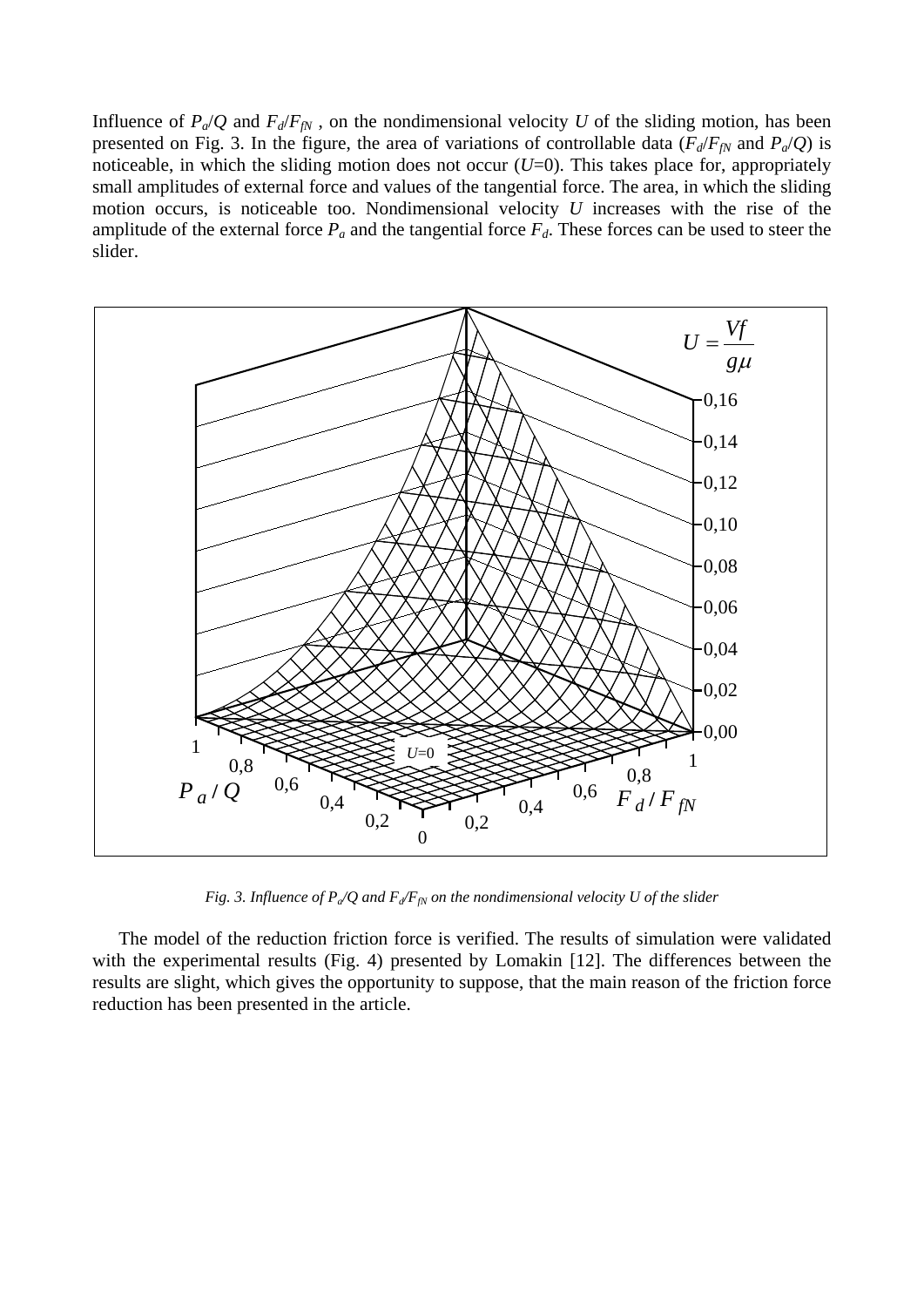

*Fig. 4. Comparison of the results of simulations against the experimental results presented by Lomakin (1955)*  $(adopted data: \mu=0,156, m=1kg, g=10m/s^2, f=100Hz)$ 

### **4. Conclusions**

The adopted model as well as the simulations and experimental results indicate, the mechanism of the reduction of the friction force, for planar contact of solids under the normal external force. It has been shown: the influence of a normal external force on the reduction of the friction force, and that reduction of:

- mean value of the friction coefficient,
- − mean value of the normal reaction,
- mean value of the real contact area,

are not necessary in order to reduce the friction force in a sliding system. The reduction can be explained, on the ground of nonlinear dynamics, as a result of stick-slip motion. Moreover the nondimensional relation, between the forces acting on the slider and the average velocity of the slider, has been found as well.

# **References**

- [1] Bowden, F. P., Tabor, D., *The friction and lubraction of solids*, Oxford University Press, 1954.
- [2] Bryant, M. D., Lin, J.W., US Patent 5466979, *Methods and apparatus to reduce wear on sliding surfaces*, US Patent Issued on November 14, 1995.
- [3] Chowdhury, M. A., Helali, M. M., *The effect of amplitude of vibration on the coefficient of friction for different materials*, Tribology International, Vol. 41, No. 4, pp. 307-314, 2008.
- [4] Cochard, A., Bureau, L., Baumberger, T., *Stabilization of frictional sliding by normal load modulation*, ASME Journal of Applied Mechanics, Vol. 70, No. 2, pp. 220-226, 2003.
- [5] Godfrey, D., *Vibration reduces metal to metal contact and causes an apparent reduction in friction*, ASME Vibration and Friction, Vol. 10, pp. 183-192, 1967.
- [6] Grudziński, K., Robert, K., *Influence of normal micro-vibrations in contact on sliding motion of solid body*, Journal of Theoretical and Applied Mechanics, Vol. 43, No. 1, pp. 37- 49, 2005.